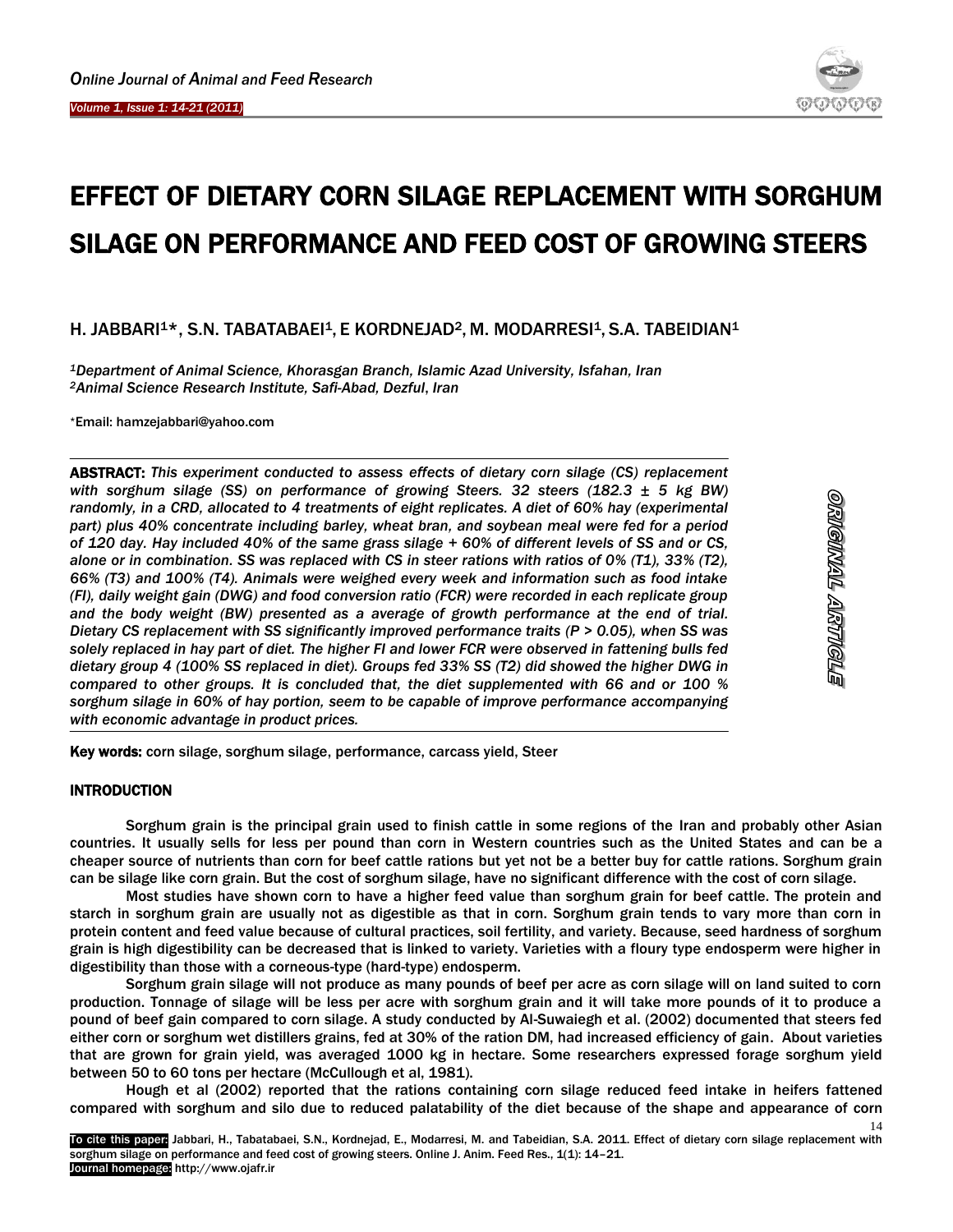silage. Moreover, it is likely to reduce feed intake in the presence of products resulting from fermentation in the silo that had a negative impact on eating diets based on corn silage (Tauqir et al, 2009). On the other hand, one of the causes of increased feed intake in diets based on sorghum silo can be related to high glucose in the stem and leaves of sorghum sugar by microorganisms that are used to reduce pH of silo below 4 and thus cause increasing the quality of the silo and on the other hand glucose of silo can increase palatability silo sorghum compared to corn silage (Ishin et al, 1985).

Therefore, an experiment was performed to assess effects of replacing corn silage with sorghum silage in diet on performance and feed cost of growing Steers.

## MATERIAL AND METHODS

#### Farming and silo operations

After preparing the ground (any two pieces of land area 5.1 acre, located in 10 km West Gotvand city) to provide nutrients for plant growth than fertilizer N, P and K levels, respectively 250, 100 and 100 kilograms per hectare were used. After full growth and the emergence of plant seeds, forage sorghum and corn grain in dough stage using a chopper machine harvested and then accurately weighted using digital scale 60-ton and transmitted to animal farm and saved within separate silos with the dimensions of  $3.1 \times 5 \times 15$  then used the tractor to remove the remaining air inside the provender and the silos that quite compressed in order to prevent water penetration. In order to prepare laboratory samples, some of forage maize and sorghum into separate plastic bags 30 kilo grams (15 pieces) was silo.

#### Animal and housing

32 male calves of about 9 months old and the average weight of 182 kilograms were purchased from villages around the city of Dezful Shushtar and moved into research farm. Steers quarantined for 10 days for health operations, such as Colin afferent test, blood sampling for brucellosis disease and internal parasites, serve anti-parasitic drugs, disinfect livestock against ectoparasites and vaccination against common diseases in the area was conducted. In order to increase accuracy in measuring traits, 32 solo roofed status dimensions  $4 \times 2$  meters with separate manger and watering with conditions almost identical in terms of light, air flow and other environmental factors were used. Calves in the four groups of eight head were randomly allocated in solitude positions. In order to habituate animals to test desired rations, the usual period for 15 days was applied. After weighing the animals, the main phase of the trial began for a period of 120 days. Weighing cattle performed at the beginning and end of each month and once after 12 hours of deprivation of food and water to obtain weight gain resulting in various stages of the trial course and also conducted for utilization from a new weight for the determination of lower DMI.

#### Feeding and performance calculating

Diets were formulated according to NRC (1989) related to cattle calves of the heavyweight strain and were fed to different experimental groups. Chemical composition of foods used in the experiment based on 100 percent dry matter is given in Table 1. Diets ingredients and composition is shown in Table 2. DMI was included from forage and concentrate in two parts and with a ratio of 55: 45. A diet of 60% hay (experimental part) plus 40% concentrate including barley, wheat bran, soybean meal, urea, calcium carbonate; mineral-vitamin premix and salt were fed for a period of 120 day. Hay included 40% of the same grass silage + 60% of different levels of SS and or CS, alone or in combination. SS was replaced with CS in steer rations with ratios of 0% (T1), 33% (T2), 66% (T3) and 100% (T4). Animals were weighed every week and information such as food intake (FI), daily weight gain (DWG) and food conversion ratio (FCR) were recorded in each replicate group and the body weight (BW) presented as a average of growth performance at the end of trial, then two steers per treatment were slaughtered after 12 hours dietary deprivation.

All diets in terms of energy and protein concentrations were similar. Dry matter intake, two meals daily in the morning and afternoon was weighed in a certain amount so that uniformly mixed were fed to animal, free choice. The next morning and before daily feeding, the remaining food of the manger was daily collected and weighed to calculating DMI. During the 15 day of habituate period and 120 days of the main trial period, clean and safe drinking water and rock salt lick blocks were provided for animals, *ad-libitum*.

Weighing calves once every month with a 12 hours retrieving food was done before every morning feeding and the results were calculated for each 30-day periods. Rate of weight gain per calf during each period with the weight difference between the beginning and end periods were determined. Average daily gain during each period by the following formula was calculated. Feed conversion ratio (FCR) by the amount of feed consumed per unit of live weight was calculated every 30 days as well as in total of the experimental period was marked by the following equation. FCR= Dry matter intake in each course (kg) / same period the amount of weight gain (kg).

#### Feed and live weight prices calculation

Forage sorghum and corn planting costs for the silo and also food and diets prices per kilogram or per 100 percent dry matter (RLS) were calculated. Although, because of fluctuations in cost of one kilogram of live animal weight and one kilogram of feed intake (RLS) in the market is difficult to estimate the exact cost, the most common prices in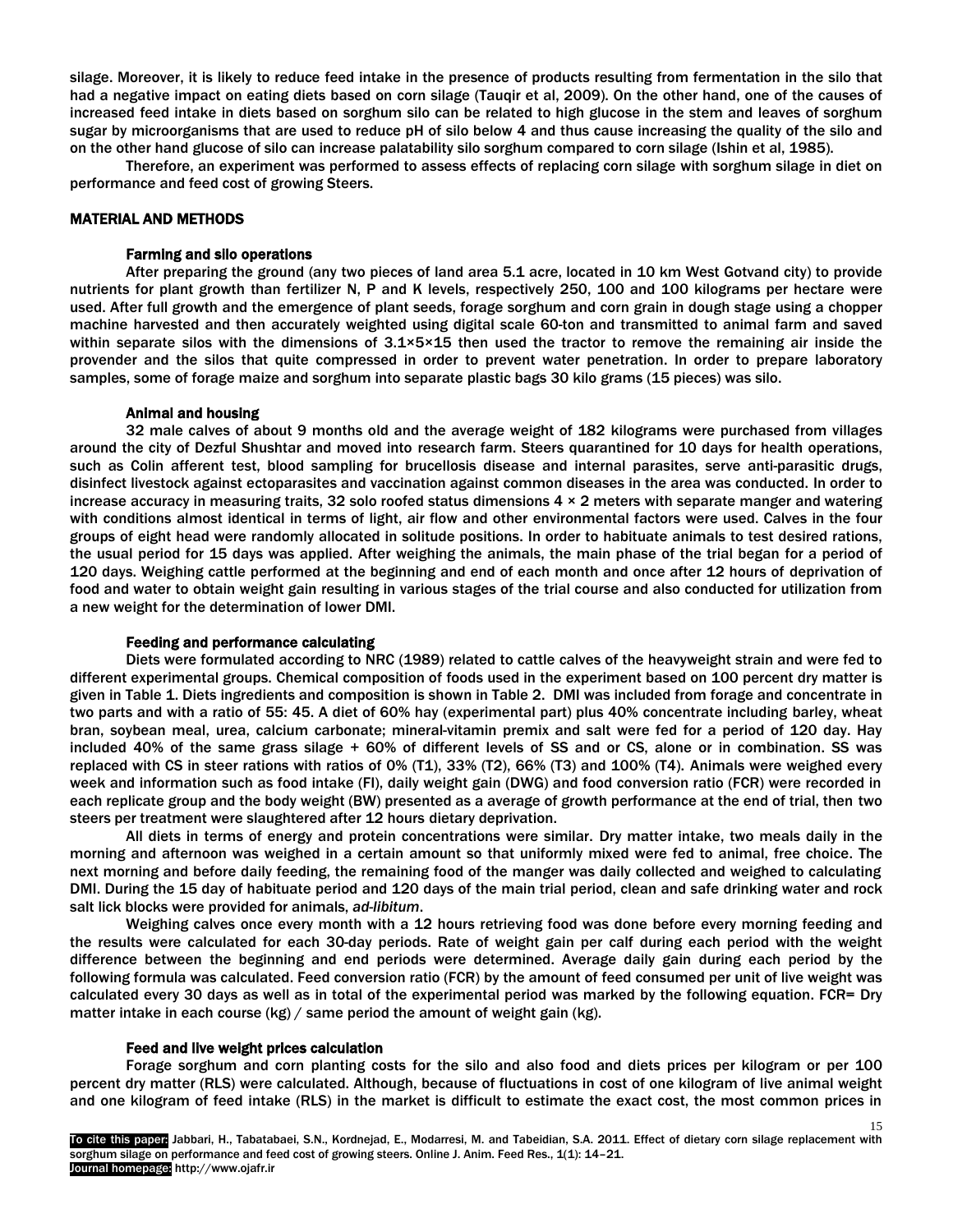different regions of Shushtar province were supplied and calculated. Unit cost is based on Iranian rial (IRR). For example for converting costs: 1 united state dollar (USD) in 2010 =  $10500 \pm 500$  IRR.

| Table 1 - Chemical composition of foods used in the experiment based on 100 percent dry matter |             |                |           |                                              |         |                   |
|------------------------------------------------------------------------------------------------|-------------|----------------|-----------|----------------------------------------------|---------|-------------------|
| Diet ingredient                                                                                | Dry matter  | <b>Protein</b> | Cell wall | <b>Cell wall</b><br>without<br>hemicellulose | Calcium | <b>Phosphorus</b> |
| corn silage                                                                                    | 28.8        | 7.8            | 48.9      | 29.6                                         | 0.22    | 0.2               |
| sorghum silage                                                                                 | 25.9        | 7.38           | 54.6      | 38.7                                         | 0.21    | 0.15              |
| <b>Dried lucerne</b>                                                                           | 89.2        | 17.2           | 43        | 32.3                                         | 1.4     | 0.27              |
| <b>Barley</b>                                                                                  | 90.3        | 10.8           | 22        | 9                                            | 0.05    | 0.3               |
| <b>Wheat straw</b>                                                                             | 89.5        | 15.25          | 43.2      | 17.1                                         | 0.12    | 1.1               |
| Soybean meal<br>Urea                                                                           | 89.3<br>100 | 42<br>280      | 23.1      | 12                                           | 0.35    | 0.63              |
| Calcium carbonate                                                                              | 100         |                |           |                                              | 39.39   |                   |
| <b>Vitamin &amp; Mineral</b><br>supplement<br><b>Salt</b>                                      | 100<br>100  |                |           |                                              |         |                   |
|                                                                                                |             |                |           |                                              |         |                   |

# **Table 2 - Composition and components used in diets fed tested buffalo calves**

|                                    | <b>Treatments</b> |                |       |       |  |
|------------------------------------|-------------------|----------------|-------|-------|--|
| Diet ingredient (%)                | $\mathbf 1$       | $\overline{2}$ | 3     | 4     |  |
| Corn silage                        | 0.0               | 7.80           | 48.9  | 29.6  |  |
| Sorghum silage                     | 40.0              | 7.38           | 54.6  | 38.7  |  |
| <b>Dried Lucerne</b>               | 15.0              | 17.2           | 43.0  | 32.3  |  |
| <b>Barley</b>                      | 55.0              | 55.0           | 55.0  | 55    |  |
| <b>Wheat straw</b>                 | 21.0              | 21.0           | 21.0  | 21    |  |
| Soybean meal                       | 15.3              | 15.3           | 15.3  | 15.3  |  |
| <b>Urea</b>                        | 7.2               | 7.2            | 7.2   | 7.2   |  |
| <b>Calcium carbonate</b>           | 0.4               | 0.4            | 0.4   | 0.4   |  |
| Vitamin & Mineral supplement       | 0.4               | 0.4            | 0.4   | 0.4   |  |
| <b>Salt</b>                        | 0.3               | 0.3            | 0.3   | 0.3   |  |
| Diet ingredient                    | 0.4               | 0.4            | 0.4   | 0.4   |  |
| Concentrate (kg)                   | 45.0              | 45.0           | 45.0  | 45.0  |  |
| <b>Calculated nutrient content</b> |                   |                |       |       |  |
| Metabolizable energy (Mcal/kg DM)  | 2.42              | 2.4            | 2.37  | 2.35  |  |
| Crude protein (%)                  | 14.37             | 14.32          | 14.26 | 14.21 |  |
| Dry matter (%)                     | 65.48             | 65.10          | 64.69 | 64.31 |  |
| <b>NDF (%)</b>                     | 38.91             | 39.70          | 40.45 | 41.21 |  |
| ADF (%)                            | 22.25             | 23.36          | 24.57 | 25.79 |  |
| <b>Ash</b>                         | 5.90              | 6.07           | 6.23  | 6.39  |  |
| Calcium (%)                        | 0.50              | 0.55           | 0.60  | 0.60  |  |
| Phosphorous (%)                    | 0.40              | 0.39           | 0.38  | 0.38  |  |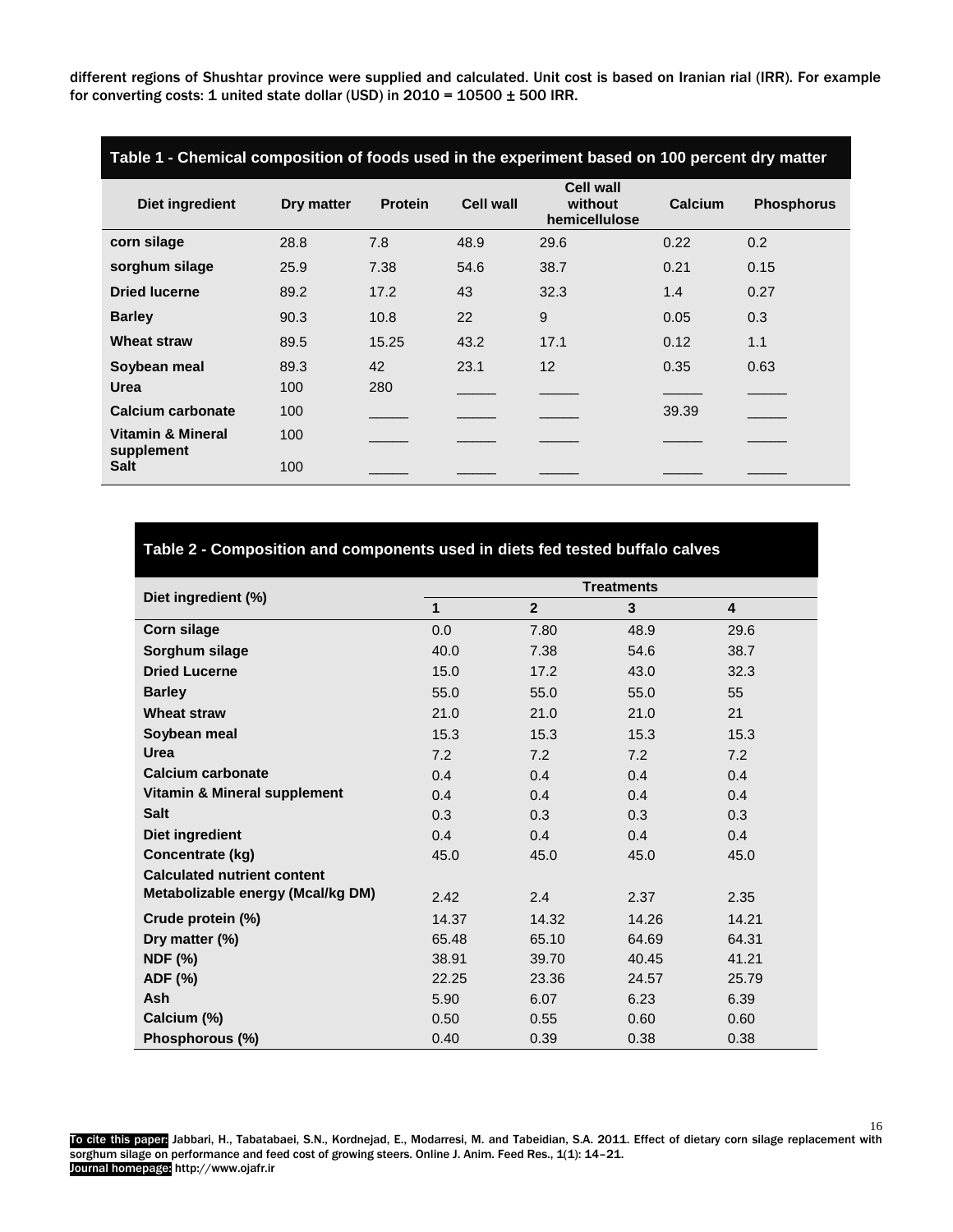## Statistical Analysis

The data obtained from research using Excel software were calculated. All data by statistical software SAS (2001) using the following statistical model analysis (Yij =  $\mu$  + Ti +  $\varepsilon$ ij) were compared. Yij = view about the treatment i and replicate j, μ = population mean, Ti = fixed effect of treatment I, εij = experimental error effect.

Effect of initial weight as Covariance in the model considered for final weight traits according to below statistical model: FWij = μ + Ti + b (IWij) + εij. FWij = (final weight) related to treatments i and replicate j, μ = population mean, Ti = fixed effect of treatment i, b (IWij) = initial weight of treatments i and replicate j, εij = experimental error effect. For significant differences (P < 0.05), means were compared by the Duncan test.

#### RESULTS AND DISCUSSION

#### Daily dry matter intake, Daily weight gain, Feed conversion ratio (FCR)

Comparison of results related to effect of substituting different levels of sorghum with corn silage to increase the final weight of steers is given in Table 3. Results showed that replacement of sorghum silage with corn silage significantly decreased the final weight (P<0.05), so that treatment 4 (contains maximum sorghum silage) had lowest live weight with a significant difference compared to other treatments. Comparison of the mean showed that replacing corn silage with sorghum silage significantly affected feed intake (P<0.05), so that highest FI was observed in treatment 4.

Results showed that during the first month of trial, rate of overweight group 2 significantly higher than the first and fourth groups (P<0.05). During the first month of study, calves fed containing diets sorghum silage compared with the control diets had greater daily weight gain. In the second month of feeding replacement diets to animals, highest weight gain rate was numerically related to T1 and T3 however between both treatments the difference was not significant. During the third month overweight rates in T2 was significantly higher than T3 and T4. The lowest weight gain was related to T4. Results during the fourth month of trial were almost similar results of third month. Overall the highest and lowest weight gain was related to the second and fourth treatments, respectively. From the results in this study it is detected that replacing corn silage with sorghum silage up to 66% could not significantly affected the average daily weight gain of calves, but when replacement level reached to 100 %, significant decrease in WG was observed.

Results related to the effect of substituting different levels of sorghum with corn silage on feed conversion ratio of fattened calves tested in different months is given in Table 3. During the first month, the highest feed conversion ratio was observed in treatment 4 (6.66) that except T1 significantly differenced with values of T2 and T3 (P<0.05). The lowest FCR (5.93) observed in group 3 (animals fed 66% CS) with a significant difference with groups 1 and 4. In throughout trial period (four months) the highest FCR in a numerical fashion was related to the treatment 4 (100% CS) and the lowest FCR was related to T2.

All treatments received different levels of corn silage (treatments 1, 2 and 3) were not significantly different, but had significant difference in comparison with treatment 4 (P<0.05).

#### **Performance**

According to Table 3, although increasing replacement of sorghum silage with corn silage in steer diets up to 66% (T3) had not significant effect on body weight but dietary SS replacement by 100% level (T4) significantly increased DMI and decreased FCR accompanying a significant decline in body weight.

The cause of reduced feed intake can be inverse correlation NDF concentration of diets and feed intake noted. Previous research conducted with sorghum and corn silage silo showed the highest negative correlation between NDF concentration and dietary intake related to rations based on corn silage is (Nichols et al, 1998). Hough et al (2002) reported that the rations containing corn silage reduced feed intake in heifers fattened compared with sorghum and silo due to reducing palatability of the diet because of the shape and appearance of corn silage. Moreover, it is likely to reduce feed intake in the presence of products resulting from fermentation in the silo that had a negative impact on eating diets based on corn silage (Tauqir et al, 2009).

On the other hand, one of the causes of increased feed intake in diets based on sorghum silo can be related to high glucose in the stem and leaves of sorghum sugar by microorganisms that are used to reduce pH of silo below 4 and thus cause increasing the quality of the silo and on the other hand glucose of silo can increase palatability silo sorghum compared to corn silage (Ishin et al, 1985). The difference between the results of different studies can be due to species and breed of animal experiments, physiological maturity stage, the physiological form and amount of nutrients, conditions and testing different varieties and other environmental factors is used (Manhanta and Pachauri, 2004; Nichols et al, 1998).

High fiber according to the silo sorghum is expected to increase its level in the diet increased feed intake and thus weight gain is increasing, but factors such as high fiber, lignin and tannin in sorghum increased silo food passage rate of gastrointestinal tract and digestibility are reduced (Gnsrm, 1373), which eventually would be reduced daily gain in treatments of sorghum silage (t3 and T4).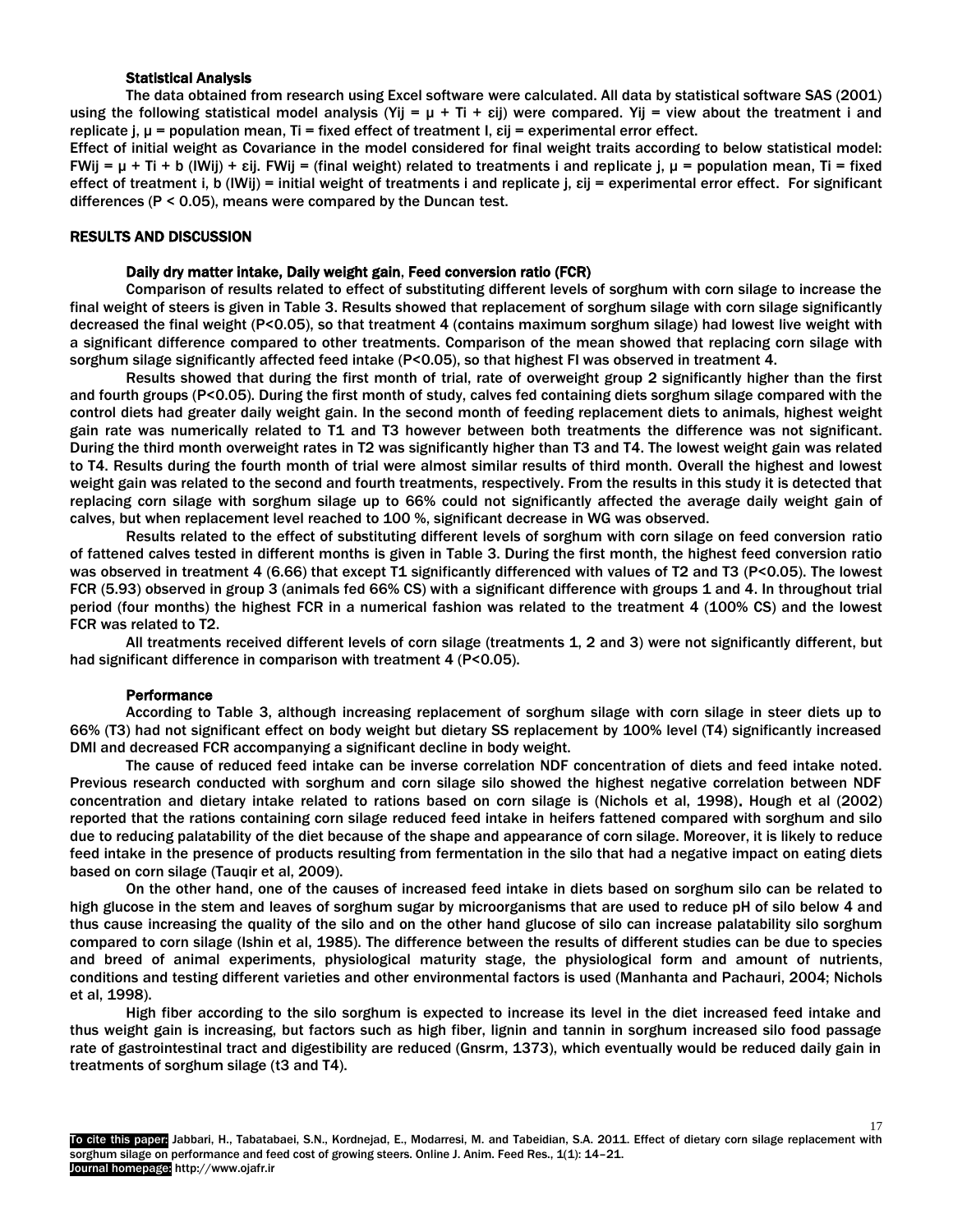# **Table 3 - Effect of replacing different levels of corn silage with sorghum silage on performance (mean ± standard error)**

|                                                                                                   | <b>Treatments</b>            |                      |                      |                              |  |  |
|---------------------------------------------------------------------------------------------------|------------------------------|----------------------|----------------------|------------------------------|--|--|
| <b>Parameters</b>                                                                                 | $\mathbf{1}$                 | $\overline{2}$       | $\mathbf{3}$         | $\overline{\mathbf{4}}$      |  |  |
| Average initial weight                                                                            | $185.40 \pm 3.21^a$          | $178.00 \pm 2.91^a$  | $187.20 \pm 4.20^a$  | $177.80 \pm 3.80^a$          |  |  |
| Average final weight                                                                              | 302.41±4.86 <sup>a</sup>     | $301.7 \pm 5.43^a$   | $303.88 \pm 5.25^a$  | $290.87 \pm 4.10^b$          |  |  |
| <b>Feed intake</b>                                                                                |                              |                      |                      |                              |  |  |
| <b>First Month</b>                                                                                | $5.61 \pm 0.75^b$            | $5.76 \pm 0.96^{ab}$ | $5.36 \pm 0.10^b$    | $6.01 \pm 0.10^a$            |  |  |
| Second month                                                                                      | $6.11 \pm 0.85$ <sup>c</sup> | $6.44 \pm 0.11^b$    | $6.54 \pm 0.11^{ab}$ | $6.84 \pm 0.11^a$            |  |  |
| <b>Third Month</b>                                                                                | $6.86 \pm 0.99^b$            | $7.12 \pm 0.12^{ab}$ | $6.78 \pm 0.12^b$    | $7.25 \pm 0.11^a$            |  |  |
| Fourth Month                                                                                      | $7.42 \pm 0.11^b$            | $7.79 \pm 0.13^{ab}$ | $7.45 \pm 0.12^b$    | $8.03 \pm 0.11^a$            |  |  |
| <b>Total Volume</b>                                                                               | $6.50 \pm 0.92^b$            | $6.76 \pm 0.11^{ab}$ | $6.62 \pm 0.11^b$    | $7.30 \pm 0.11^a$            |  |  |
| Daily weight gain                                                                                 |                              |                      |                      |                              |  |  |
| <b>First Month</b>                                                                                | $0.88 \pm 0.019^c$           | $0.97 \pm 0.02^a$    | $0.95 \pm 0.02^{ab}$ | $0.90 \pm 0.01^{bc}$         |  |  |
| Second month                                                                                      | $0.96 \pm 0.018$             | $0.94 \pm 0.03$      | $0.92 \pm 0.03$      | $0.95 \pm 0.02$              |  |  |
| <b>Third Month</b>                                                                                | $1.01 \pm 0.02^{ab}$         | $1.07 \pm 0.03^a$    | $0.98 \pm 0.02^{ab}$ | $0.93 \pm 0.02$ <sup>c</sup> |  |  |
| Fourth Month                                                                                      | $1.05 \pm 0.03^{ab}$         | $1.10 \pm 0.02^a$    | $1.30 \pm 0.02^{ab}$ | $0.99 \pm 0.02^{bc}$         |  |  |
| <b>Total Volume</b>                                                                               | $0.97 \pm 0.02^{ab}$         | $1.02 \pm 0.02^a$    | $0.97 \pm 0.02^{ab}$ | $0.94 \pm 0.01^b$            |  |  |
| g feed/g gain                                                                                     |                              |                      |                      |                              |  |  |
| <b>First Month</b>                                                                                | $6.41 \pm 0.10^a$            | $5.95 \pm 0.11^b$    | $5.93 \pm 0.14^b$    | $6.66 \pm 0.10^a$            |  |  |
| Second month                                                                                      | $6.36 \pm 0.06^b$            | $6.89 \pm 0.21^a$    | $7.15 \pm 0.20^a$    | $7.20 \pm 0.11^a$            |  |  |
| <b>Third Month</b>                                                                                | $6.75 \pm 0.05^b$            | $6.67 \pm 0.15^b$    | $7.02 \pm 0.13^b$    | $7.80 \pm 0.17^a$            |  |  |
| Fourth Month                                                                                      | $7.80 \pm 0.10^b$            | $7.03 \pm 0.10^b$    | $7.17 \pm 0.09^b$    | $8.13 \pm 0.20^a$            |  |  |
| <b>Total Volume</b>                                                                               | $6.65 \pm 0.06^b$            | $6.63 \pm 0.12^b$    | $6.82 \pm 0.12^b$    | $7.45 \pm 0.10^a$            |  |  |
| ad. Values in the same row and variable with no common superscript differ significantly (P<0.05). |                              |                      |                      |                              |  |  |

On the other hand increased their feed intake increases the passage rate of gastrointestinal digestion materials by microorganisms thus less time to have a material impact on the result of reduced digestibility and consequently also reduced weight gain (rejection, 1386). Mole and Waterman (1987) on 38 animal research conducted, which was determined that high levels of tannin (20-10 percent) decreased the growth rate of sheep was due to reduced digestibility and thus weight gain reduced. Whatever digestibility of dry matter is less, the amount of material absorbed from digestive canal will less, and excretion of materials from gastrointestinal tract will further that this can affect daily weight gain and subsequently feed conversion ratio (Cunh, 2001). DM digestibility is dependent to content of lignin and crude fiber. There is evidence that the strong connections between lignin and many plant polysaccharides and cell wall proteins (lignocellulosic complex) prevents from digesting carbohydrates or reduces the rate of digestion (Cunh, 2001).

In general, older animals tend to have more fat and saves since carcass fat than protein with small amounts of water, pounds of fat stored on a supply of stored energy than one kilogram of dietary protein, more expensive and the need to consume more food and feed in ruminants on the other hand increased the absolute weight increases, so can say with weight gain in ruminant feed conversion ratio is worse (Fazaeli et al, 2006). Differences in food conversion ratio between different experiments indicate that several factors such as age and breed animals, initial weight, forage: concentrate ratio, type and quality of food rations and other environmental factors such as temperature can be over affect feed conversion ratio (Fazaeli et al, 2006).

# Comparison of production costs

 Project costs related to food and diets prices per kilogram dry matter is shown in Table 4 and Forage sorghum and corn planting costs for the silo is shown in Table 5. The results showed that levels of income per acre of corn compared with sorghum was more, but in contrast, the cost per ton of the produced silage for sorghum forage was 146,413 rials that in compared to 174,781 rials of corn was lower. Price per kg DMI (dry matter based) and cost per kg live weight of livestock not significantly changed between treatments (Table 6), so that with replacing SS in diet costs of one kg of feed decreased and cost of one kg live weight increased.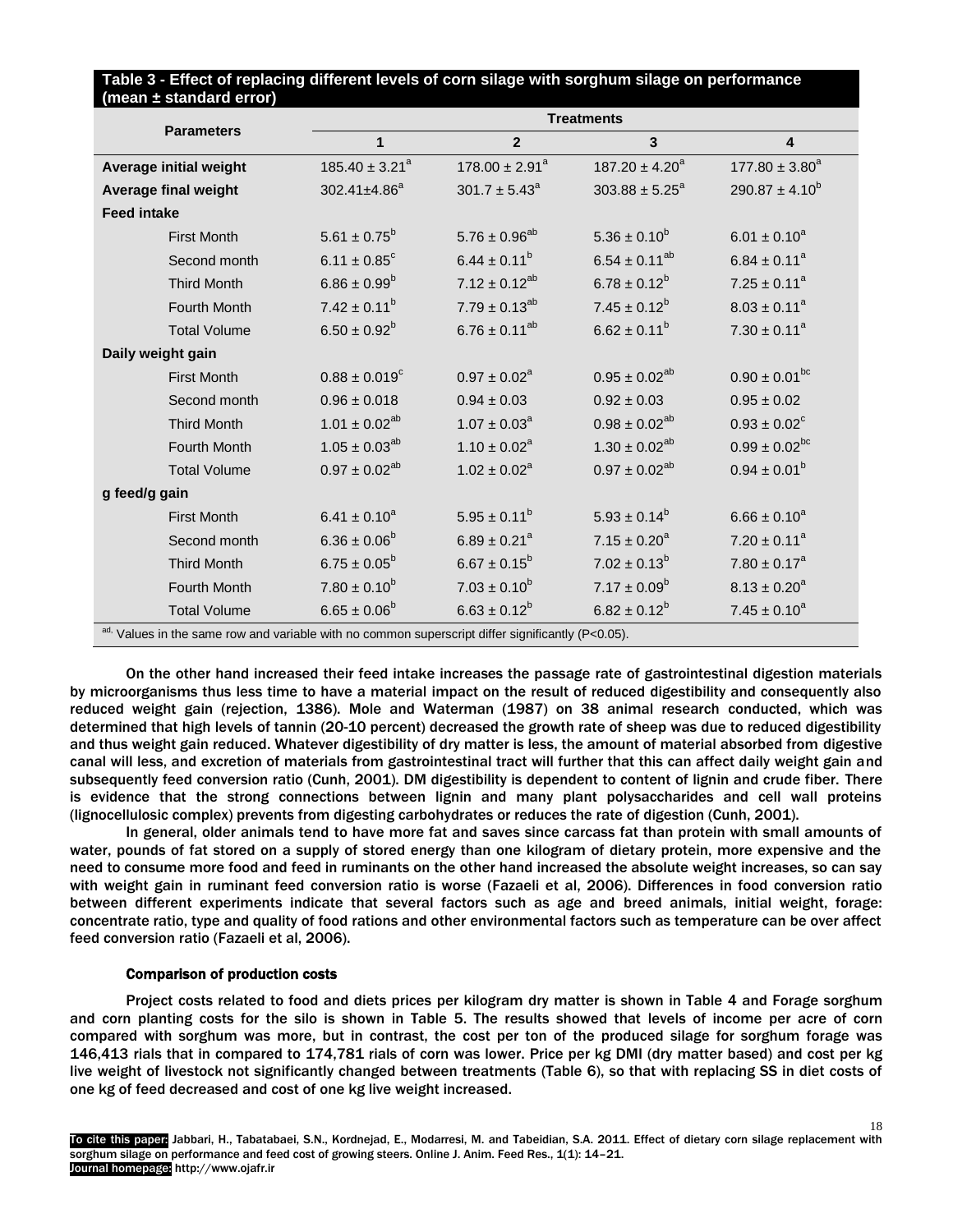| Table 4 - Food and diets prices per kilogram, or per 100 percent dry matter (RLS) |              |               |               |                |                |             |
|-----------------------------------------------------------------------------------|--------------|---------------|---------------|----------------|----------------|-------------|
| Diet ingredient                                                                   | Per kilogram | Per<br>100%DM | 1             | $\mathbf{2}$   | 3              | 4           |
| corn silage                                                                       | 400          | 1544          | 652.7         | 435.71         | 217            | $\mathbf 0$ |
| sorghum silage                                                                    | 470          | 1631.9        | $\Omega$      | 205.3          | 412.2          | 617.6       |
| <b>Dried lucerne</b>                                                              | 2000         | 2242          | 336.3         | 336.3          | 336.3          | 336.3       |
| <b>Barley</b>                                                                     | 2200         | 2436          | 511.5         | 511.5          | 511.5          | 511.5       |
| <b>Wheat straw</b>                                                                | 1700         | 3899          | 290.5         | 290.5          | 290.5          | 290.5       |
| Soybean meal                                                                      | 4500         | 5039          | 362.8         | 362.8          | 362.8          | 362.8       |
| Urea                                                                              | 500          | 500           | $\mathcal{P}$ | $\mathcal{P}$  | $\mathfrak{p}$ | 2           |
| Calcium carbonate                                                                 | 500          | 500           | 2             | $\overline{2}$ | $\overline{2}$ | 2           |
| Vitamin & Mineral supplement                                                      | 700          | 7000          | 21            | 21             | 21             | 21          |
| <b>Salt</b>                                                                       | 400          | 400           | 1.6           | 1.6            | 1.6            | 1.6         |

| Table 5 - Forage sorghum and corn planting costs for the silo |                                          |          |  |  |  |
|---------------------------------------------------------------|------------------------------------------|----------|--|--|--|
| Cost                                                          | Sorghum (per hectare) Corn (per hectare) |          |  |  |  |
| Product per hectare (tons)                                    | 56.88                                    | 61.7     |  |  |  |
| Price per ton product (RLS)                                   | 400000                                   | 470000   |  |  |  |
| Income per hectare (RLS)                                      | 22752000                                 | 2899000  |  |  |  |
| <b>Seed</b>                                                   | 135000                                   | 900000   |  |  |  |
| <b>Herbicide</b>                                              | 142000                                   | 142000   |  |  |  |
| <b>Fertilization</b>                                          | 217000                                   | 277000   |  |  |  |
| <b>Expenses machinery</b>                                     | 3358960                                  | 3860000  |  |  |  |
| <b>Water cost</b>                                             | 250000                                   | 450000   |  |  |  |
| Human resources                                               | 1425000                                  | 2355000  |  |  |  |
| <b>Ground rent</b>                                            | 2000000                                  | 2000000  |  |  |  |
| <b>Miscellaneous</b>                                          | 800000                                   | 800000   |  |  |  |
| <b>Total costs</b>                                            | 8327960                                  | 10784000 |  |  |  |
| Cost per ton silage<br>(total cost / value of product)        | 146413                                   | 174781   |  |  |  |

| Table 6 - Price per kg DMI (dry matter based) and cost per kg live weight of livestock |  |                         |                              |  |  |  |
|----------------------------------------------------------------------------------------|--|-------------------------|------------------------------|--|--|--|
| <b>Parameters</b>                                                                      |  | $\mathbf 1$ $\mathbf 2$ |                              |  |  |  |
| Price of one kilogram of feed intake (RLS)                                             |  |                         | 2180.4 2168.71 2159.9 2147.3 |  |  |  |
| Cost of one kilogram of live animal weight (RLS) 14477.8 14378.5 14708.9 15975.9       |  |                         |                              |  |  |  |

To cite this paper: Jabbari, H., Tabatabaei, S.N., Kordnejad, E., Modarresi, M. and Tabeidian, S.A. 2011. Effect of dietary corn silage replacement with sorghum silage on performance and feed cost of growing steers. Online J. Anim. Feed Res., 1(1): 14–21. Journal homepage: http://www.ojafr.ir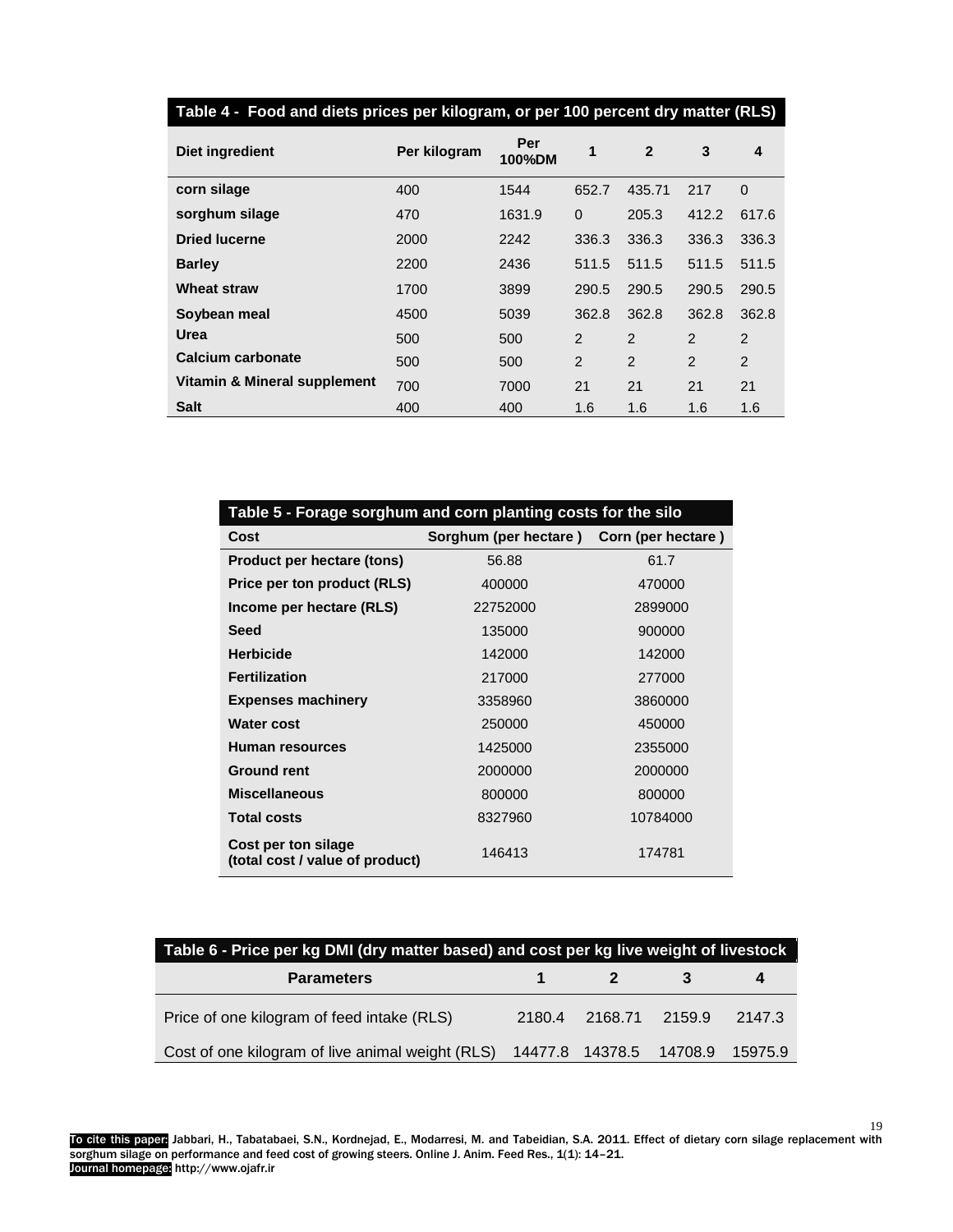## Sorghum and corn production costs

According to Table 5 it is indicated that the level of income per hectare of corn compared with sorghum was more that could be due to higher product and the high price of corn forage compared with sorghum. Dumler (2008) with study on sorghum was concluded that the amount of revenue and costs of production significantly depends on the product value and stated that with increasing production of products, production costs per unit was reduced and the resulting revenue increase. On the other hand the cost of producing one ton of forage of sorghum compared with corn is much lower, which is due to use smaller amounts of seed (5.4 vs. 30 kg, respectively), fertilizer, water, manpower etc. in cultivation of sorghum than maize. Less use of these inputs lowers costs and thus bring about reduce the production cost of one ton of sorghum forage in compared to maize.

In experimental diets with increasing levels of sorghum silage in replace with corn silage, price per kg of DMI is reduced due to lower prices of sorghum silage than corn silage (Table 6). Therefore, because of increase the replacement percentage of SS with CS, price per kg DMI also reduced. Cost per kilogram of live animal weight in parallel with percent substitution SS with CS has upward path due to the increase in feed conversion ratio. Highest price of a kilogram of animal body weight is related to T4 (100% SS) is due to higher feed conversion ratio compared to other treatments. Lowest cost of a kilogram live weight of cattle is belonging to the second group (33% SS) because of its low feed conversion.

# **CONCLUSION**

From the results of present study, the higher feed intake and lower feed conversion ration were observed in fattening bulls fed dietary group 4 (100% SS replaced in diet). Groups fed 33% SS (T2) did showed the higher DWG in compared to other groups. Considering to entire cost per kg SS and CS, cost of one kg of food intake had a descended path from T1 to T4. However, price of one kilogram of FI not significantly decreased, cost of one kg of cattle live weight in SS group increased slightly, due to higher FCR of sorghum silage. As a consequence, the diet supplemented with 66 and or 100% sorghum silage in 60% of hay portion, seem to be capable of improve performance.

# ACKNOWLEDGEMENTS

The presented study was summarized from Master thesis project number 23850101862002 and financially assisted in part by Islamic Azad University, Khorasgan Branch, Iran. We would like to express our sincere gratitude to Dr. Shahin Eghbal-Saeid assistant professor of Animal Science Department of Islamic Azad University of Khorasgan Branch and Dr. Es'hagh Kordnejad, head of Animal Science Research Institute of Safi-Abad Dezful*,* Iran, for present their experiences related to applicable replacement of sorghum silage in ruminant's diet for further investigation.

# **REFERENCES**

- Al-Suwaiegh S, Fanning KC, Grant RJ, Milton CT and Klopfenstein TJ (2002). Utilization of distillers grains from the fermentation of sorghum or corn in diets for finishing beef and lactating dairy cattle. J. Anim. Sci., 80:1105–1111.
- Adewakum LO, Famuyiwa AO, Felix A and Omole TA (1989). Growth Performance, Feed Intake and Nutrient Digestibility by Beef Calves Fed Sweet Sorghum Silage, Corn Silage and Fescue Hay. J. Anim. Sci., 67: 1341-1349.
- Cunh EAD (2001). Performance and carcass traits of Suffolk lambs fed with different roughages. Ciência. Rural, 31: 671-676.
- Dann HM, Grant RJ, Cotanch KW, Thomas ED, Ballard CS and Rice R (2008). Comparison of Brown Midrib Sorghum-Sudangrass with Corn silage on Lactational Performance and Nutrient Digestibilityin Holstein Dairy Cows. J. Dairy Sci.٫ 91: 663- 672.
- Dumler J (2008). Forage sorghum silage cost-return budget in south central kansas. Available from:http:/[/www.oznet.ksu.edu/Publication](http://www.oznet.ksu.edu/Publication) And Research / Forage Sorghum Silage Cost-Return Budget/index. Html
- Fazaeli H٫ Golmohhammadi HA٫ Al- Moddarres A٫ Mosharraf S and Shoaei AA (2006). Comparing the Performance of Sorghum Silage with Maize Silage in Feedlot Calves. Pakistan J. Biol. Sci.٫ 9: 2450-2455.
- Hough B, Green LW, Mccollum FT, Bean B, Cole NA and Montgomery T (2002). Performance of feedlot heifers fed corn silage or brown mid rib forage sorghum silage as the roughage portion of a finishing diet.
- Ishin AG٫ Porn VV and Koyuda SP (1985). Response of Sorghum Crops to Fertilizer Under Irrigation Selektsiya semenovod. I-tekhnol. Vozdelyvaniyakorm. Kultur V Povolzhe, 105-112.

20

Lundeen I (2000). Brown Midrib Forage Sorghum Helps Fiber Digestibility, Milk Production. Feedstuffs, 72: 9-23.